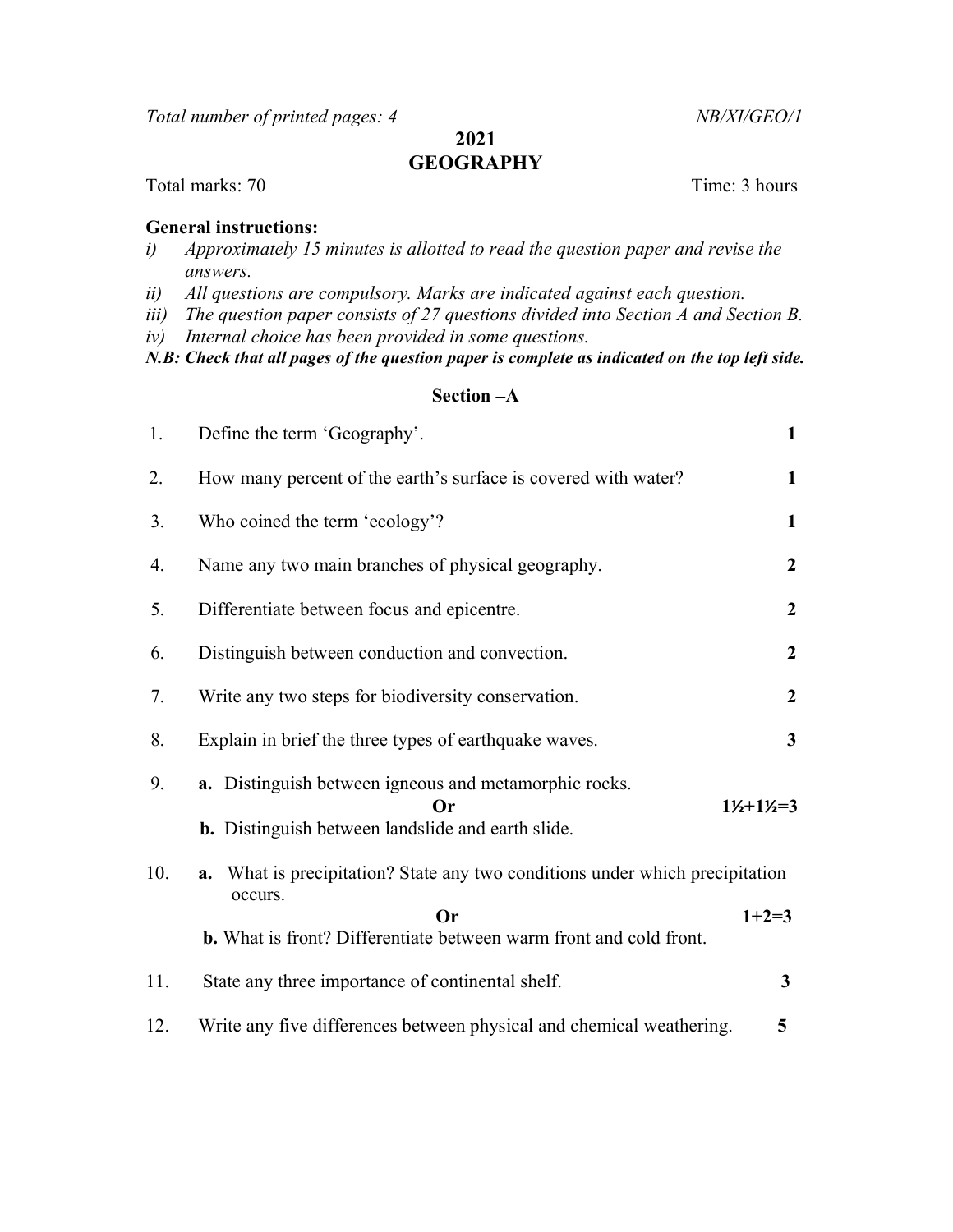13. a. Explain in brief any five factors responsible for controlling temperature.

Or

b. What is condensation? State four conditions under which condensation occurs.  $(1+4=5)$ 

 $\overline{5}$ 

- 14. On the given world map, four areas are numbered. Match the numbers with the names given below.  $1+1=2$ 
	- (a) Queensland (b) Eastern Himalayas

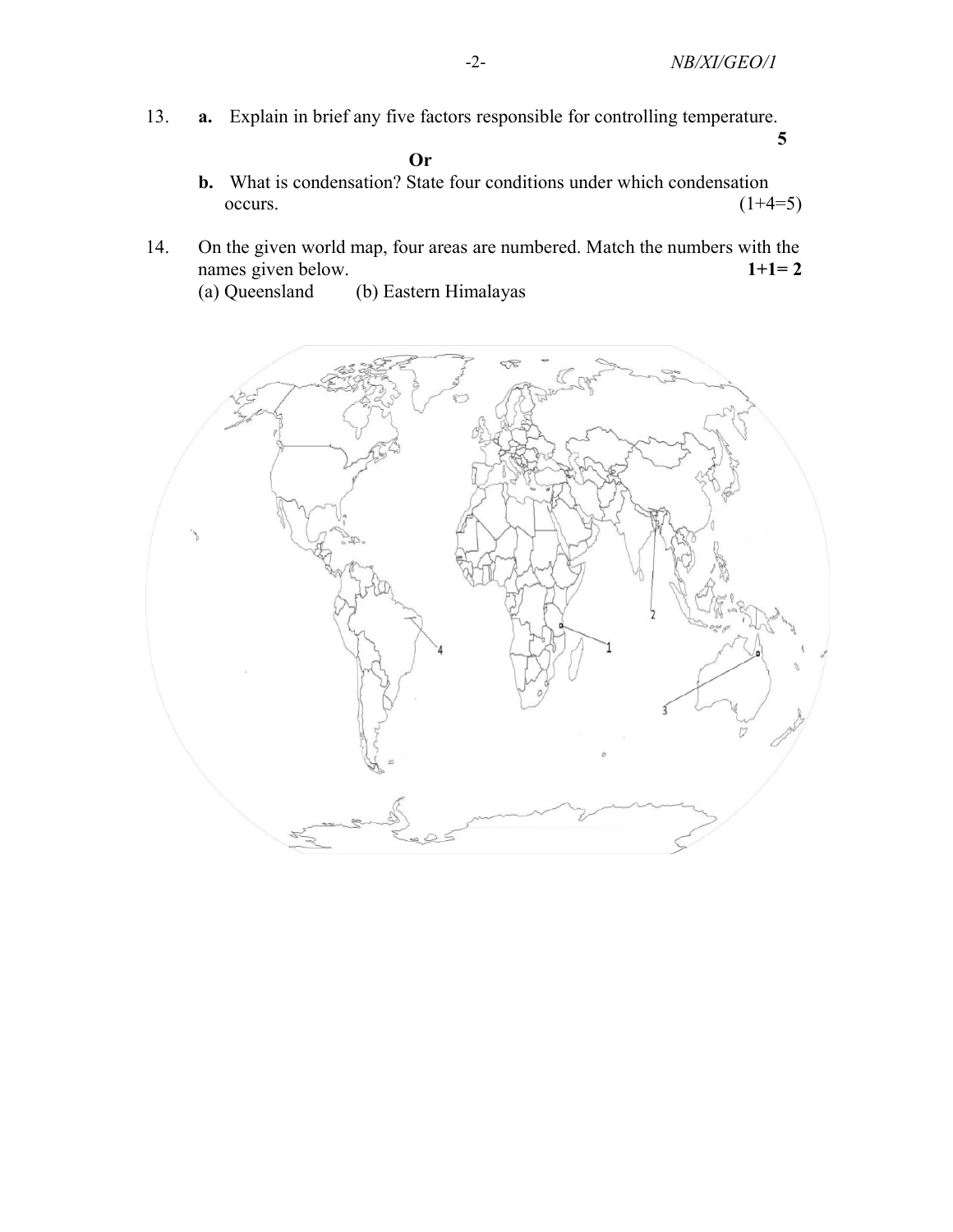# Section -B

| 15. | Name one country sharing its land border with India.                                                                            | $\mathbf{1}$                  |
|-----|---------------------------------------------------------------------------------------------------------------------------------|-------------------------------|
| 16. | Name the two island countries located in the Indian Ocean.                                                                      | $\mathbf{1}$                  |
| 17. | What are lagoons? Name a city located on a lagoon.                                                                              | $1+1=2$                       |
| 18. | Write any two features of peninsular plateau in India.                                                                          | $\boldsymbol{2}$              |
| 19. | What is desertification?                                                                                                        | $\boldsymbol{2}$              |
| 20. | Differentiate between agro forestry and community forestry.                                                                     | $\boldsymbol{2}$              |
| 21. | State three reasons why 'the Indian ocean is truly Indian ocean'.                                                               | $\mathbf{3}$                  |
| 22. | a. Mention any three differences between bhangar and khadar.<br>Or                                                              | $1\frac{1}{2}+1\frac{1}{2}=3$ |
|     | <b>b.</b> Write any three features of the Indian desert.                                                                        | (3)                           |
| 23. | Write any three differences between west and east coastal plains.                                                               | $\mathbf{3}$                  |
| 24. | a. Mention any three aims of the National Forest Policy 1988.<br>Or<br><b>b.</b> Write any three characteristics of black soil. | $\mathbf{3}$                  |
| 25. | Write five characteristics of the Himalayan Mountains.                                                                          | 5                             |
| 26  | a. Mention five reasons for the decline of wildlife in India.<br>Or                                                             | 5                             |
|     | <b>b.</b> What is soil erosion? Explain briefly any four methods to check soil<br>erosion.                                      | $(1+4=5)$                     |